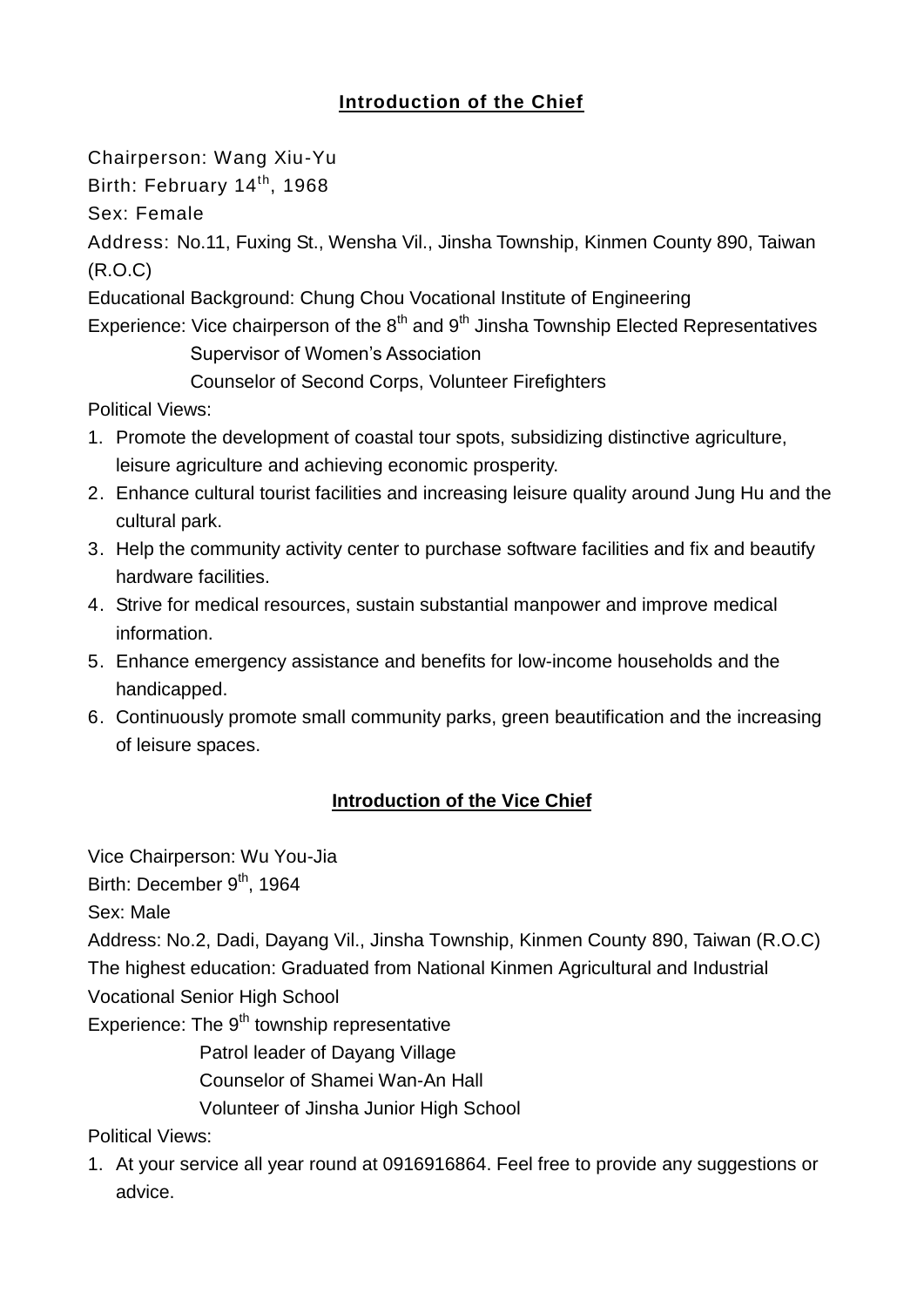- 2. Resident administration affair is a top priority.
- 3. Work towards the pressing of public housing in Jinsha Township.

## **Introduction of the Representatives**

Name: Wang Shi-Dui

Birth: January  $27<sup>th</sup>$ , 1965

Sex: Male

Address: No.77, Zhongxiaoxintun, Wensha Vil., Jinsha Township, Kinmen County 890, Taiwan (R.O.C)

Educational Background: Graduated from Specialist Military Police School of year 1985 Graduated from Ming Chuan University, Graduate School of National Development and Cross-strait Relations of year 2008

Experience: Director of Kinmen County Association for the Welfare of the Disabled Congress office assistant of Legislator Chen Fu-Hai

Political Views:

- 1. Promote and supervise all kinds of construction work to lessen the gap between cities and countries.
- 2. Improve drinking water quality in Jinsha and make sure the residents are physically and mentally healthy and water use is convenient.
- 3. Research and submit economic recovery plans to promote prosperity in Jinsha Town.
- 4. Push construction branches to adjust and expand urban planning areas as soon as possible and strengthen the value of land use in all villages in Jinsha Town.
- 5. Increase the service measures of construction departments to strengthen the service for the residents.

Name: Huang Yi-Xin Birth: May  $26<sup>th</sup>$ , 1959

Sex: Male

Address: No.12, Sanmin Rd., Jinsha Township, Kinmen County 890, Taiwan (R.O.C) Educational Background: National Kinmen Senior High School

Experience: Township representative

Chairperson of township elected representative

Substitute township chief and town chief of Wuchiu Township.

Political Views:

- 1. Combine the public opinion with the continued promotion of construction of Jindeng Heping Bridge.
- 2. Hold fast to powers of elected representatives and supervise policies of government. Never engage in activities for personal gain, commit fraud and conspire with unsavory individuals.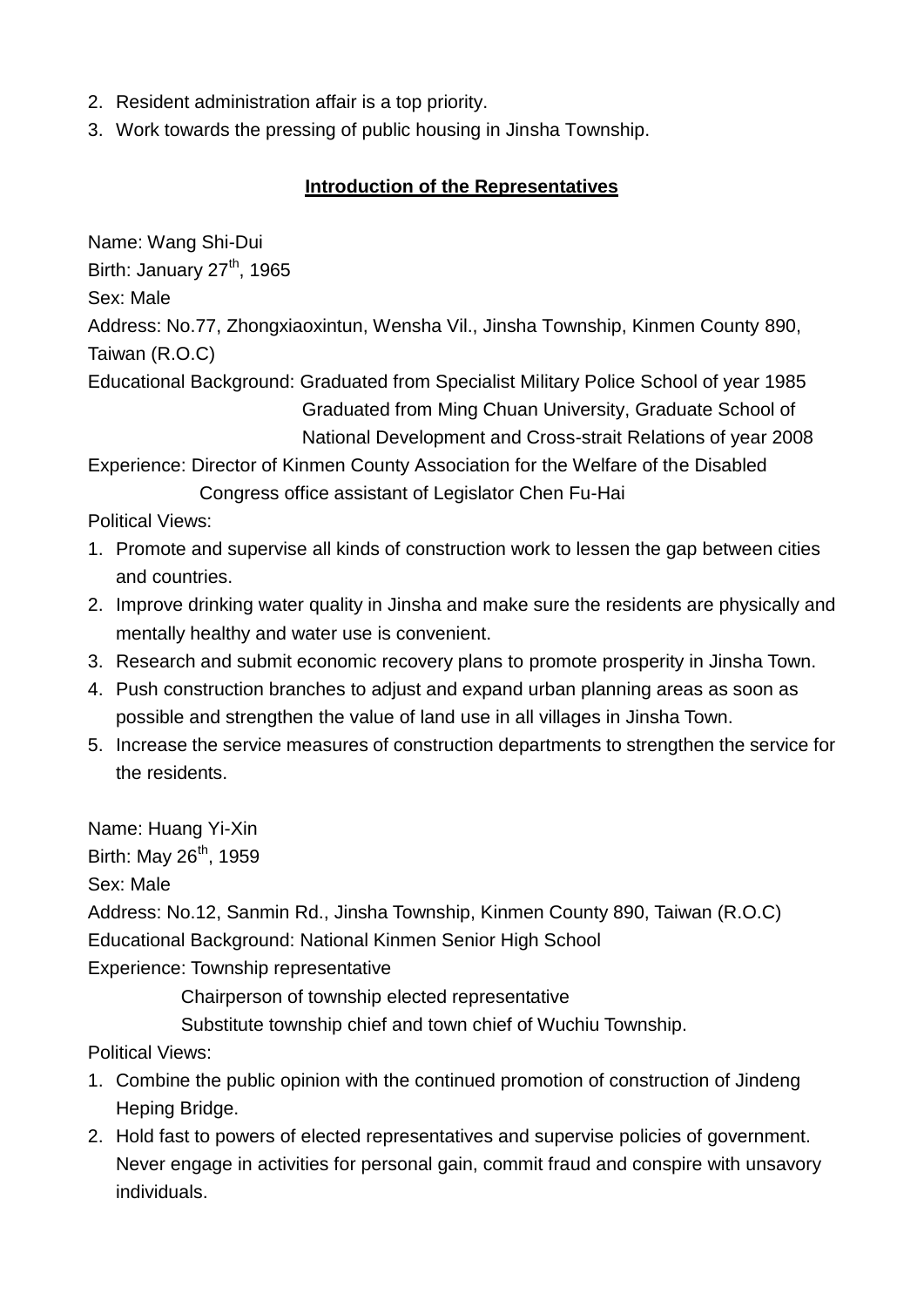- 3. Speed up promoting rehabilitation of Shamei Old Street, promote business opportunities in Jinsha and increase the benefits and welfare for the residents.
- 4. Supervise the government to quickly promote zone expropriation of residential and commercial land, increase the use rate and value of land and make progress on prosperity of Jinsha.
- 5. Attach importance to the rights of farmers. Widely search for water sources and raise water for irrigation to increase farmers' harvest and gain.
- 6. Push the government to process the reconstruction of Shamei market as quickly as possible in order to promote business opportunities.
- 7. Planning of land for 5 star hotels to attract foreign investors. Promote prosperity in Jinsha area and create job opportunities for Jinsha residents.

Representative: Zhou Shui-Tu

Birth: May  $6^{th}$ , 1951

Sex: Male

Address: No.32, Xiatangtou, Pushan Vil., Jinsha Township, Kinmen County 890, Taiwan (R.O.C)

Educational Background: Attended High School, graduated from The Third Army Sergeant **School** 

Experience: The  $8<sup>th</sup>$  and  $9<sup>th</sup>$  township representative.

Political Views:

- 1. Promote construction development of Jinsha. Go back to the basics and understand the wants and needs of the public.
- 2. Supervision of town affairs, offer greater convenience and benefits for the people. People and service quality is my priority.

Representative: Huang Cong-Cheng

Birth: December 4<sup>th</sup>, 1955

Sex: Male

Address: No.131, Houputou, Wensha Vil., Jinsha Township, Kinmen County 890, Taiwan (R.O.C)

Educational Background: Car of National Kinmen Senior High School

Experience: Director of Kinmen Houputou Wufu Street Community Development

Association

Director of Kinmen Huang Family Association

Representative of Kinmen Automobile Association

Director of Kinmen Driver Association

Representative of the  $8<sup>th</sup>$  and  $9<sup>th</sup>$  Jinsha Township Elected Representatives Political Views: